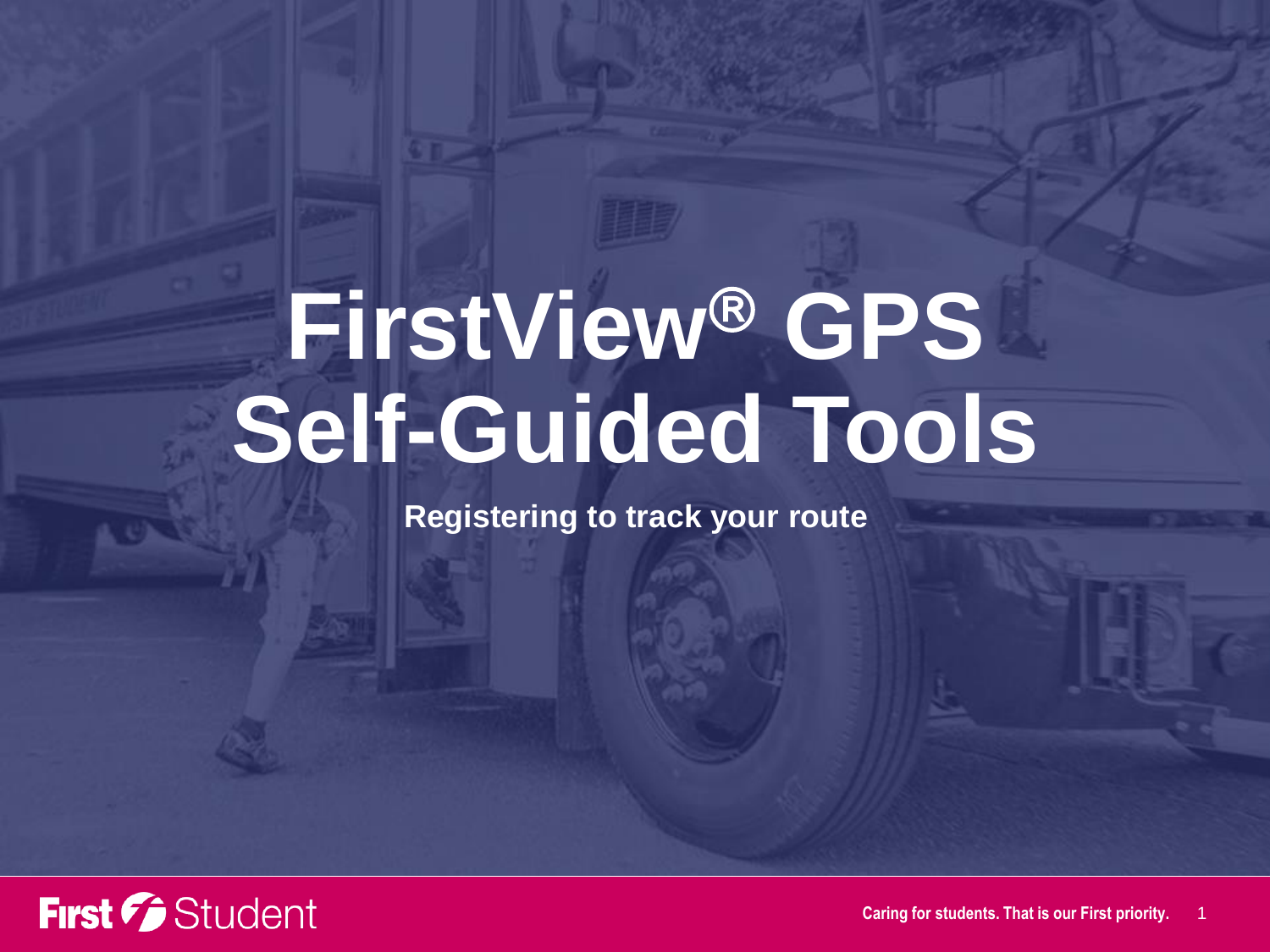#### **Registering to track your route**



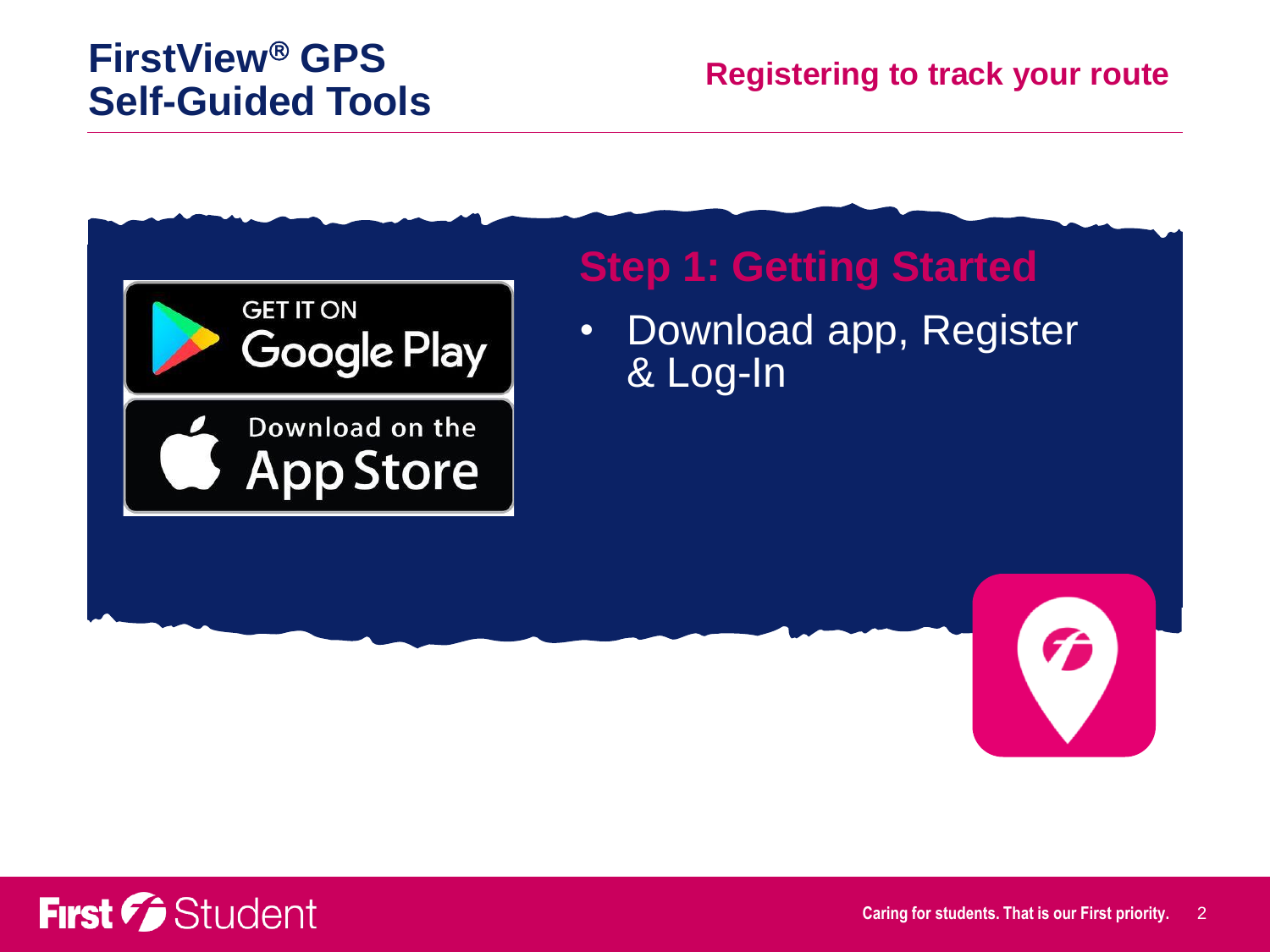

\* If you do not know the code(s) required to add your student, please contact your school district.

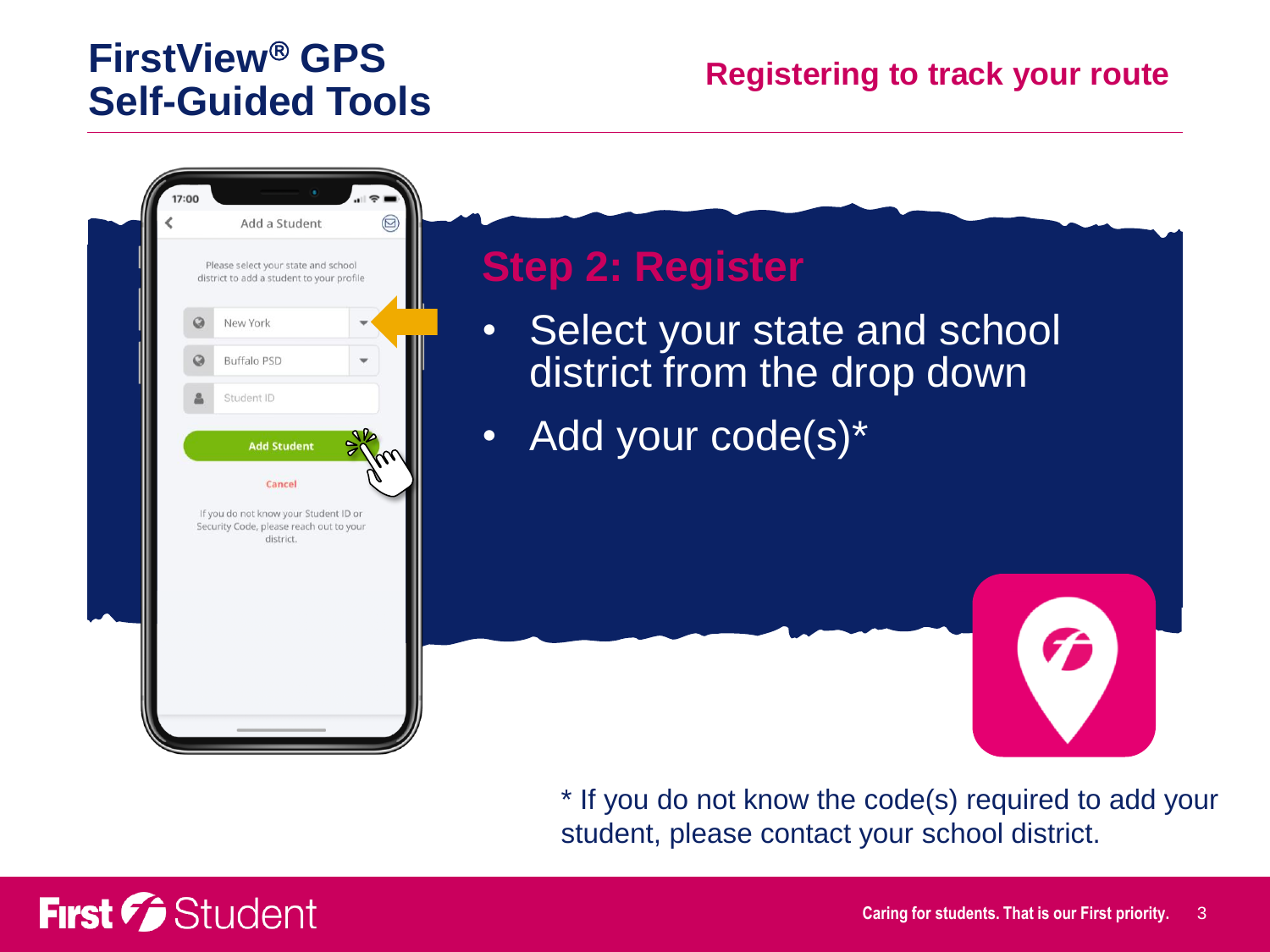

\* If you do not know your student's assigned route, please contact your local First Student Office or your district

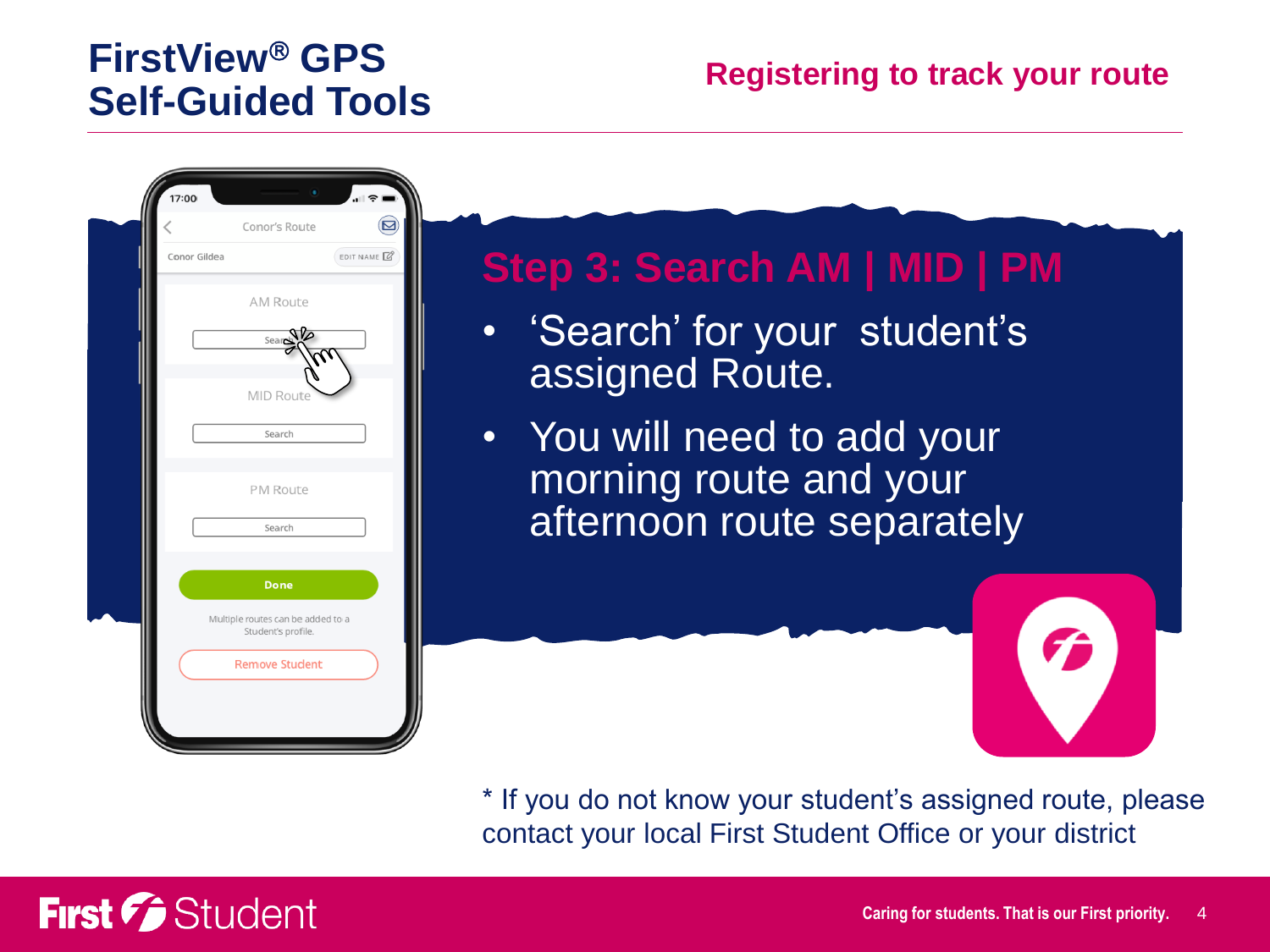#### **Registering to track your route**



## **Step 4: Add Route**

- Search and select for your student's assigned route
- You can see days of the week the route operates in blue

\* If you do not know your student's assigned route, please contact your local First Student Office or your district

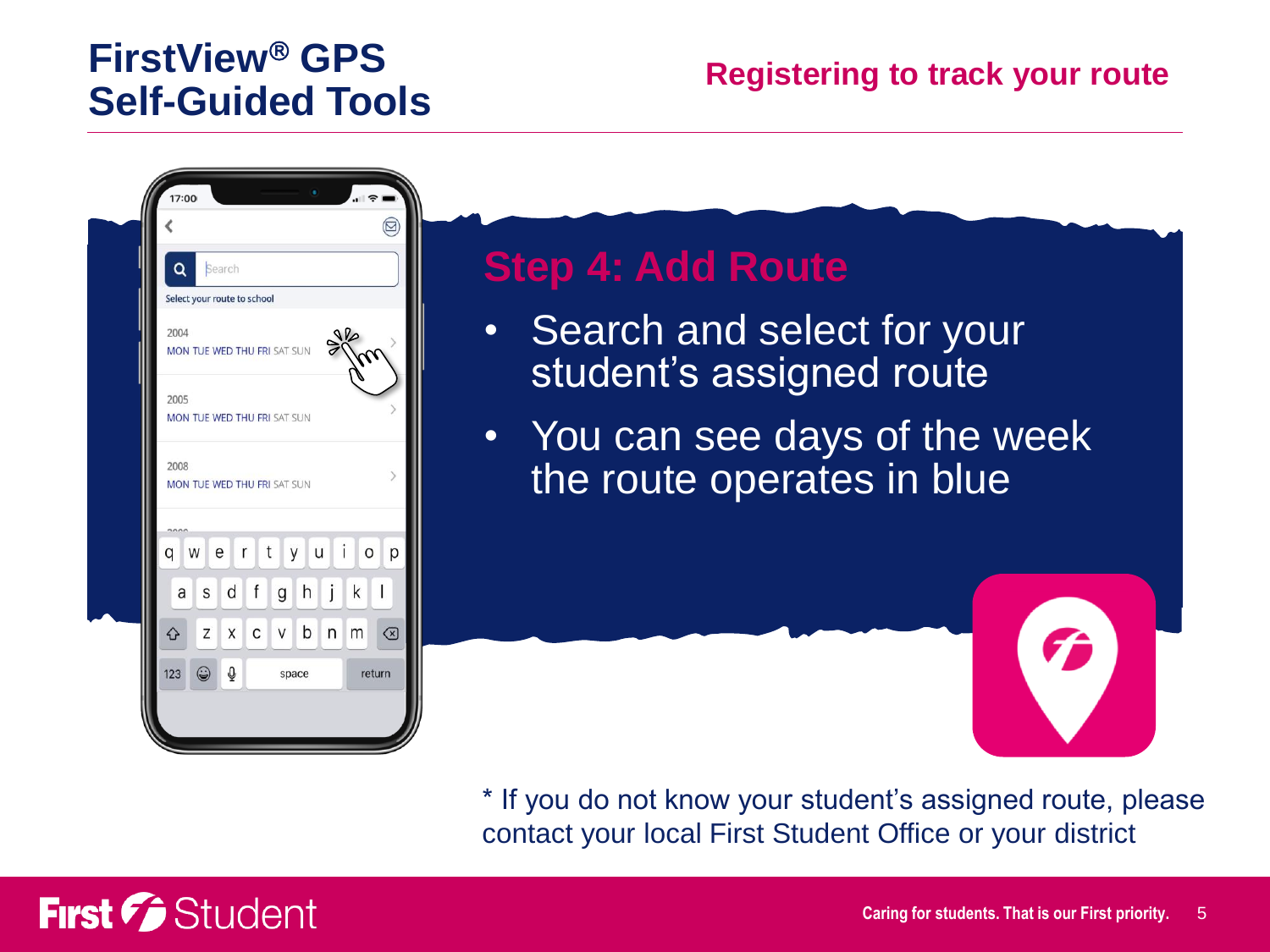#### **Registering to track your route**



# First *C* Student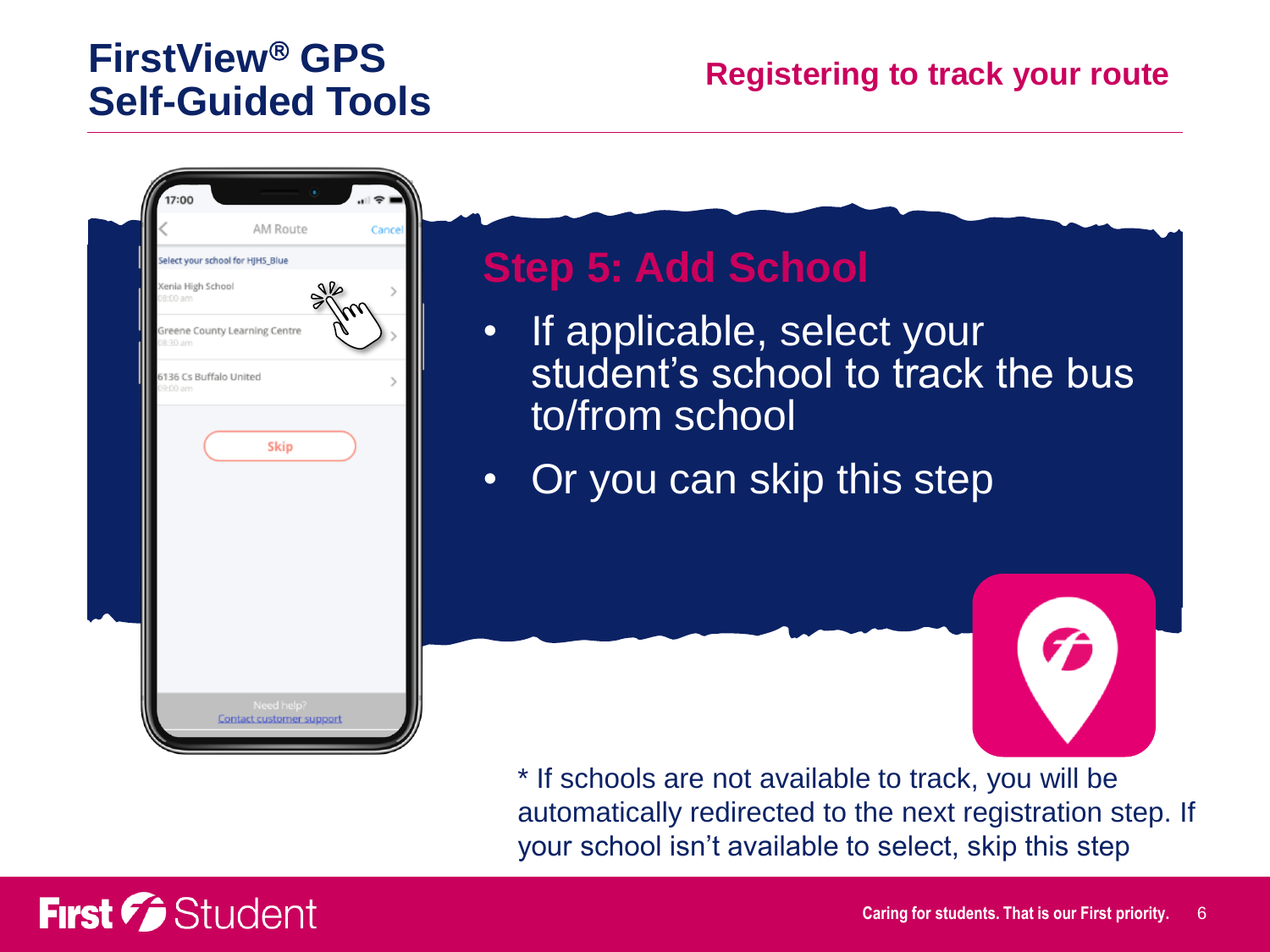

### **Step 6: Configure Notification**

- Select configure notification to receive an alert when the bus is near your student's stop location
- Skip if you don't want to add a stop location for notifications

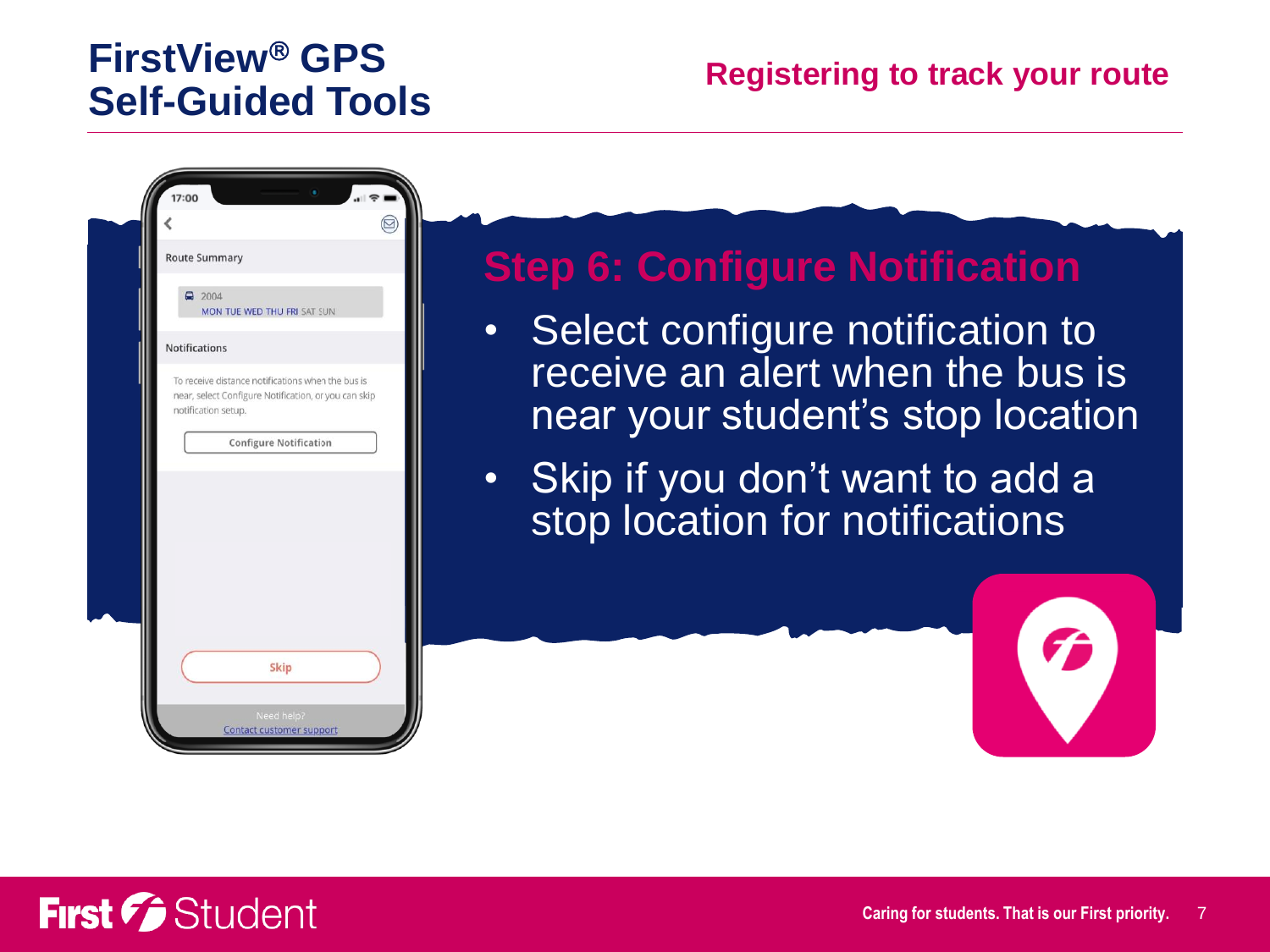

# **Step 7: Add Your Stop Location**

- Enter and select the address where your student gets on and off the bus
- Or use location services to drop a pin on the map at your current **location**

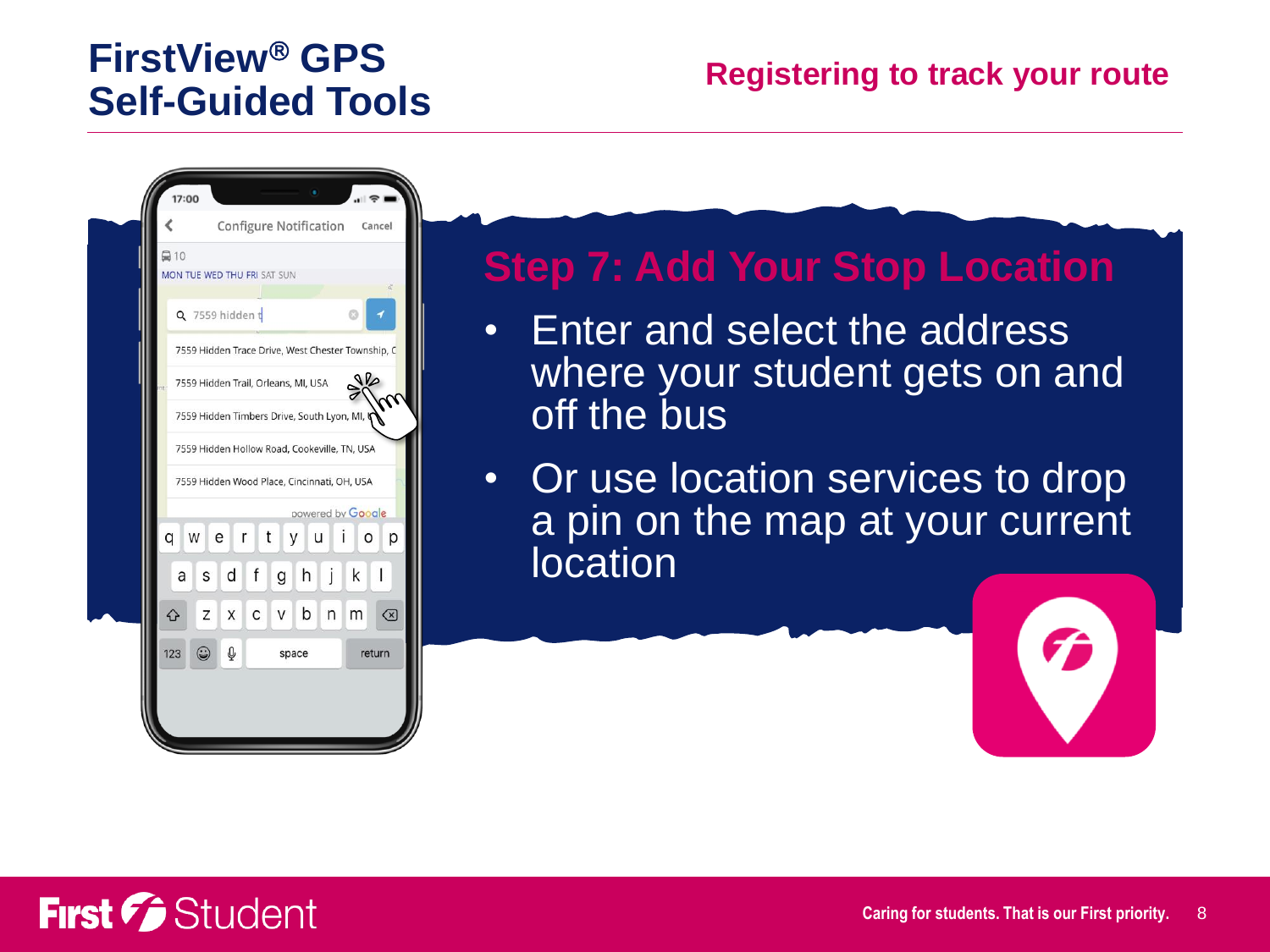

#### **Step 8: Create Geofence**

• Use the distance slider to define a radius (geofence) around your stop. When the bus crosses into that radius, you'll get a notification the bus is near



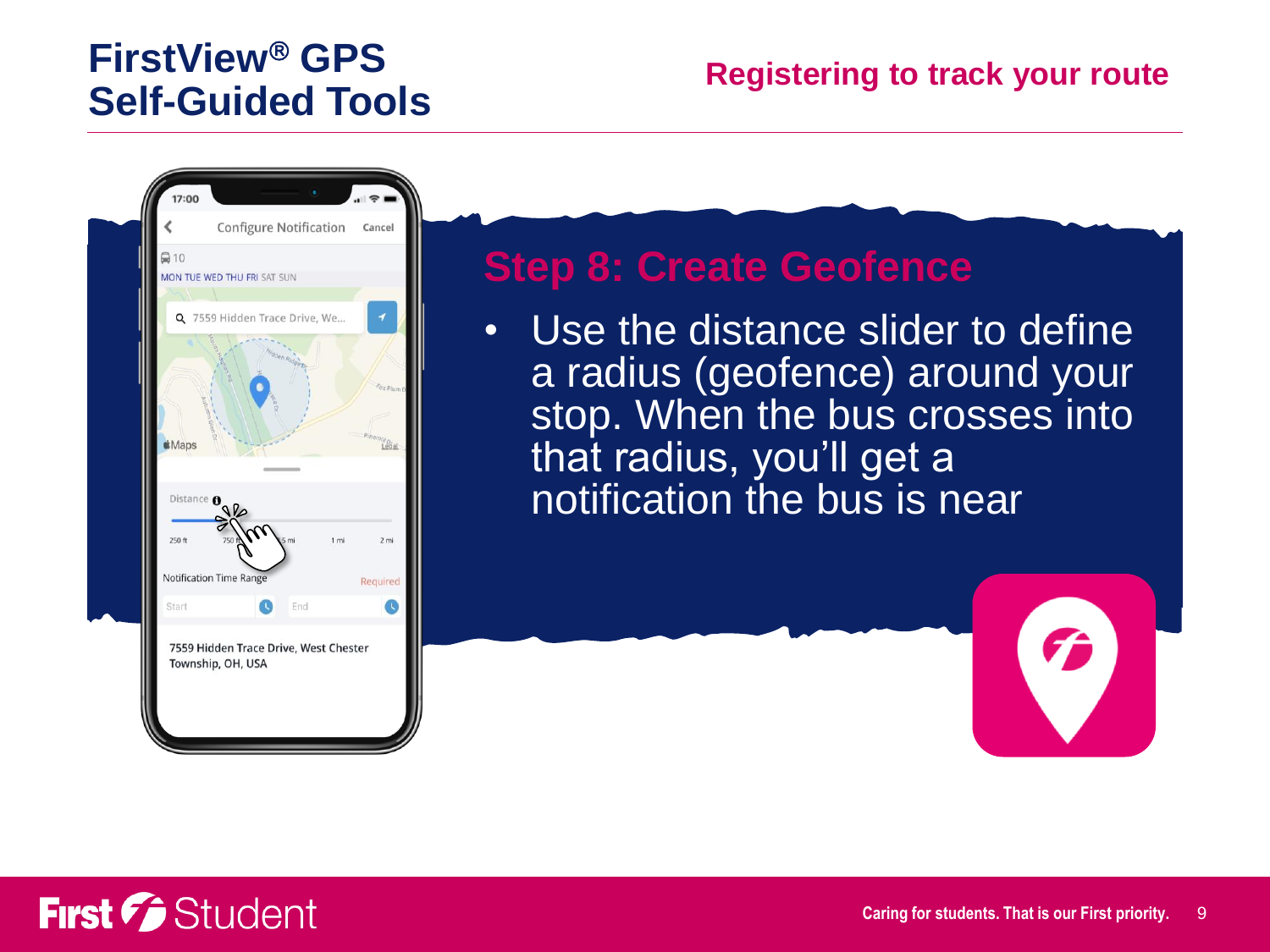

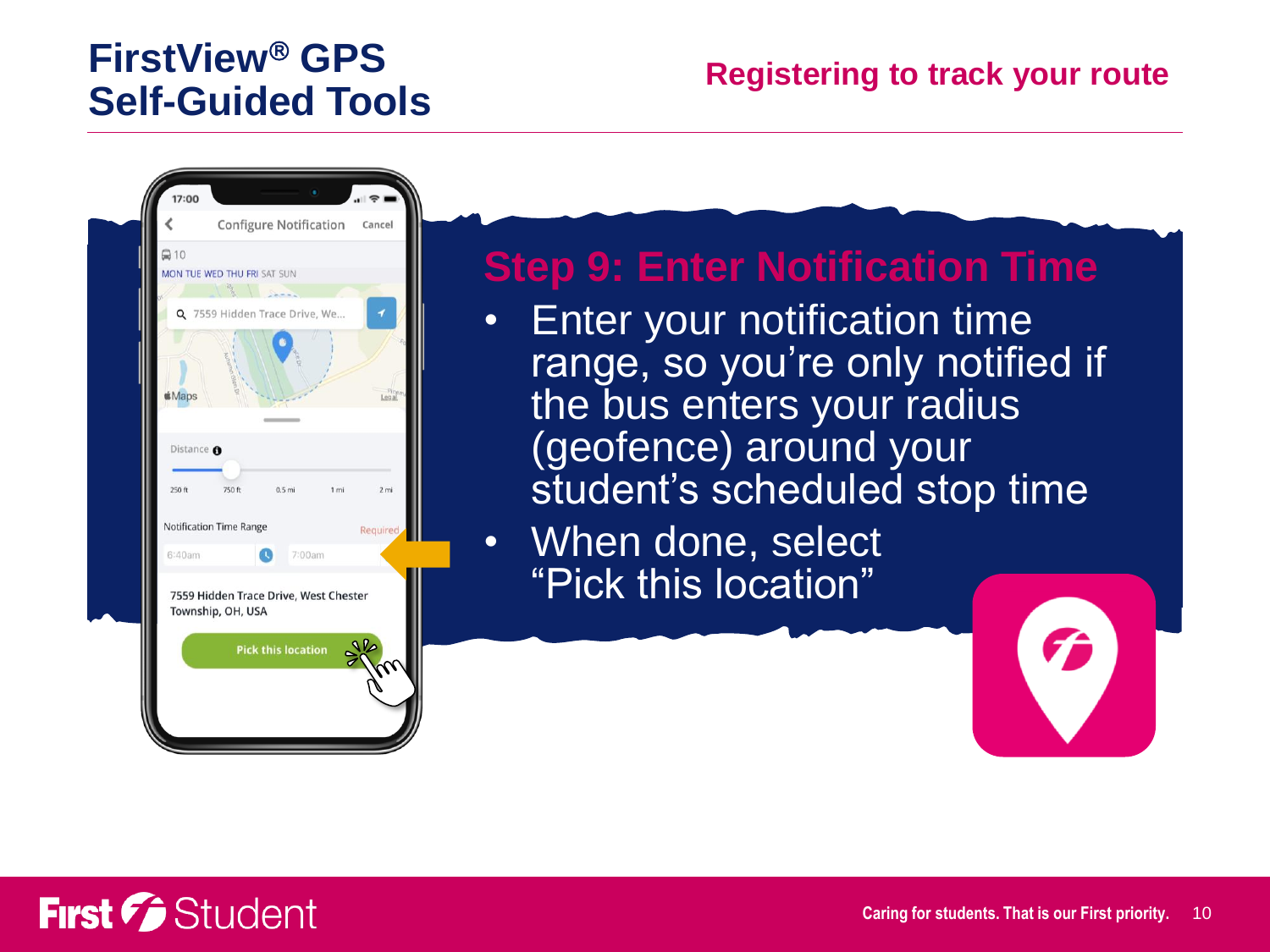#### **Registering to track your route**



\* You can also edit your notification (select the edit icon) and/or delete the route and notification completely by selecting the X